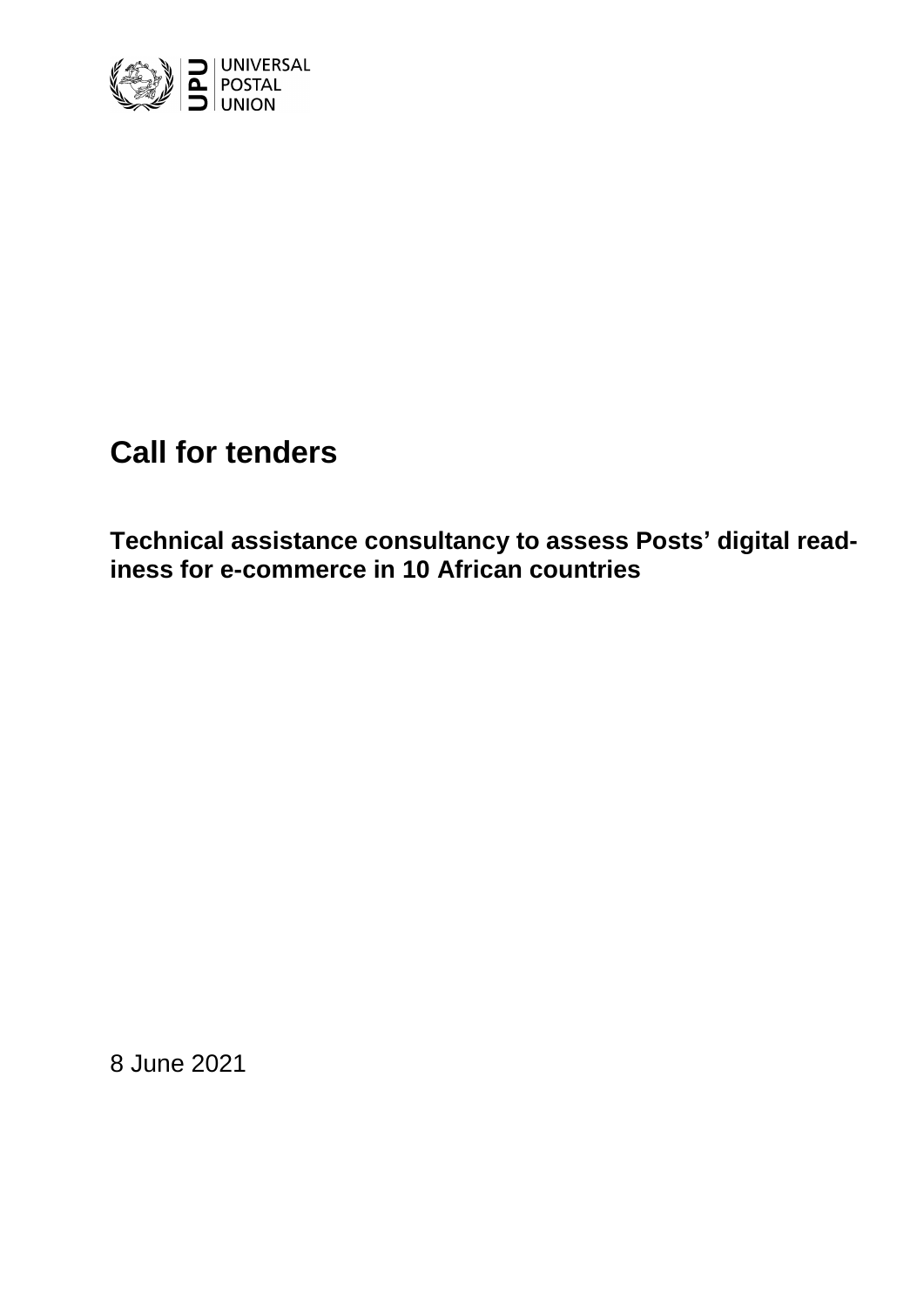2

## Table of contents **Page**

| 1              | Introduction                                                                | 3              |
|----------------|-----------------------------------------------------------------------------|----------------|
| 1.1            | Profile of the UPU                                                          | 3              |
| $\overline{2}$ | Terms and conditions                                                        | 3              |
| 2.1            | Confidentiality                                                             | 3              |
| 2.2            | Legal status of the Vendor                                                  | 4              |
| 2.3            | Scope of the call for tenders                                               | 4              |
| 2.4            | Background                                                                  | 4              |
| 2.5            | Objectives                                                                  | 5              |
| 2.6            | Use of subcontractors                                                       | 5              |
| 2.7            | Use of the emblem, name and initials of the UPU                             | 5              |
| 2.8            | Collusive bidding, anti-competitive practices and any other similar conduct | 5              |
| 2.9            | Intellectual property                                                       | 6              |
| 2.10           | Privileges and immunities                                                   | 6              |
| 2.11           | Tax exemption                                                               | 6              |
| 2.12           | Language                                                                    | 6              |
| 2.13           | Signature                                                                   | 7              |
| 2.14           | Contact persons                                                             | 7              |
| 2.15           | Further inquiries and questions                                             | 7              |
| 2.16           | Delivery of tenders and deadline                                            | $\overline{7}$ |
| 2.17           | Evaluation procedure                                                        | $\overline{7}$ |
| 2.18           | Modification, suspension or cancellation of the call for tenders            | 8              |
| 2.19           | Tentative schedule                                                          | 8              |
| 3              | Tender structure - Response format                                          | 8              |
| 3.1            | Cover letter                                                                | 8              |
| 3.2            | Executive summary                                                           | 9              |
| 3.3            | <b>Bidder information</b>                                                   | 9              |
| 3.4            | Subcontractor information                                                   | 9              |
| 3.5            | Functional proposal                                                         | 9              |
| 3.6            | Budget and pricing structure                                                | 9              |
| 3.7            | Delivery and payment schedule                                               | 9              |
| 3.8            | <b>UPU General Terms and Conditions</b>                                     | 9              |
| 4              | Service requirements                                                        | 10             |
| 4.1            | Description of the consultancy services                                     | 10             |
| 4.2            | Qualifications and experience required from Bidders' proposed consultants   | 10             |
| 4.3            | Consultant requirements                                                     | 11             |
| 4.4            | Duration of services                                                        | 11             |
| 4.5            | Location of the services                                                    | 12             |
| 4.6            | Reporting                                                                   | 12             |
| 4.7            | Other requirements                                                          | 12             |
| 4.8            | Additional information                                                      | 12             |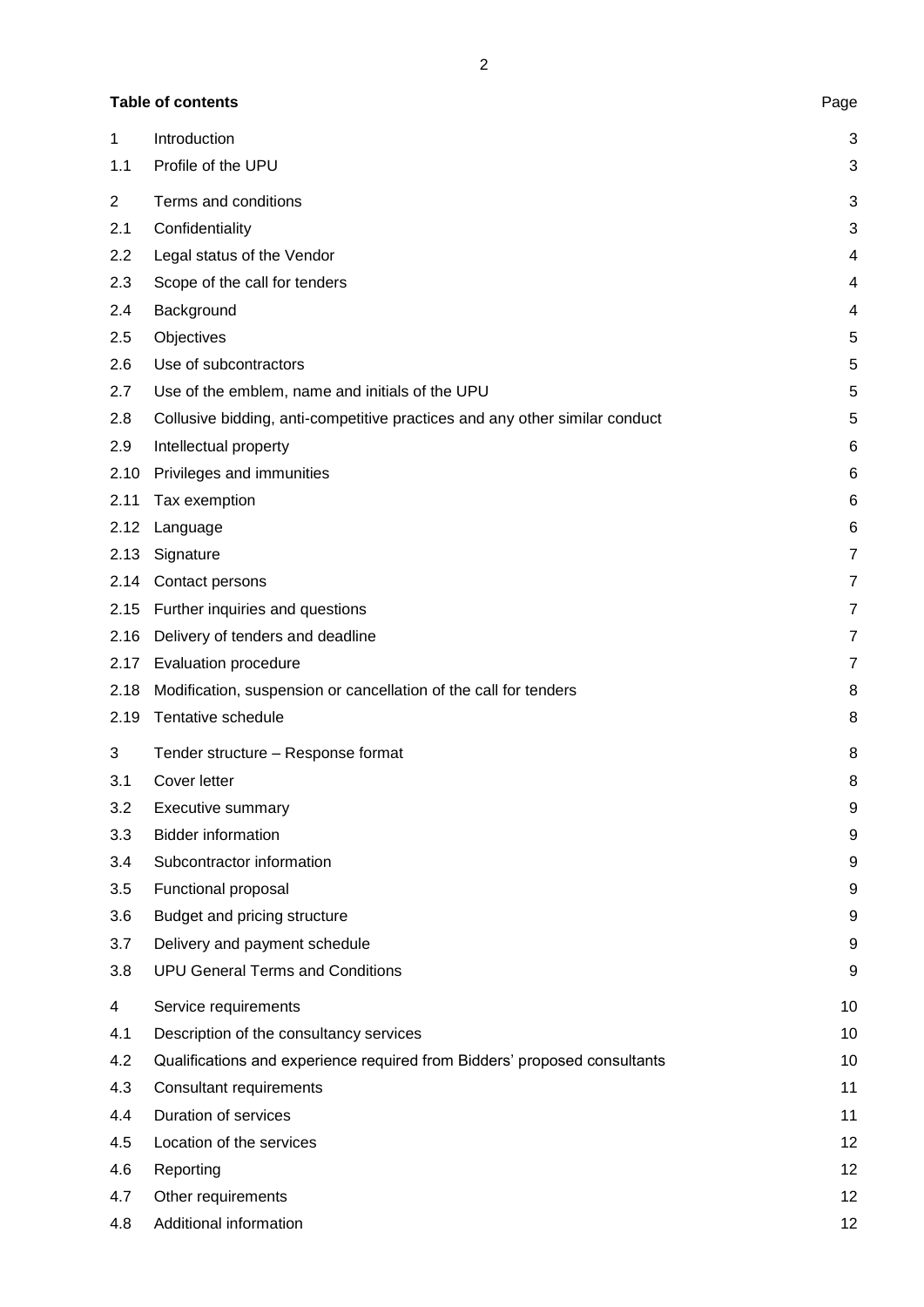#### <span id="page-2-0"></span>**1 Introduction**

## <span id="page-2-1"></span>*1.1 Profile of the UPU*

The Universal Postal Union (UPU) was founded in 1874 in Berne, Switzerland, with the main goals of establishing a single postal territory for the reciprocal exchange of letter-post items and adopting common principles for the international postal service in a non-discriminatory manner. Currently comprising 192 member countries, the UPU became a specialized agency of the United Nations in 1948.

The main mission of the UPU is to stimulate the lasting development of efficient and accessible universal postal services of quality, in order to facilitate communication between the inhabitants of the world. It does this by guaranteeing the free circulation of items over a single postal territory composed of interconnected networks, encouraging the adoption of fair common standards and the use of technology, ensuring cooperation and interaction among stakeholders, promoting effective technical cooperation, and ensuring the satisfaction of customers' changing needs. The UPU is thus expected to play a major role in the continued revitalization of postal services.

Furthermore, the UPU facilitates the development of worldwide postal services by providing an information and communication technology framework that allows the designated operators<sup>1</sup> of UPU member countries to concentrate on the delivery of postal services to their customers. In this context, the UPU provides a global network with value-added services, as well as computerized applications for the management of international mail and international postal money orders.

## <span id="page-2-2"></span>**2 Terms and conditions**

Unless otherwise indicated in this call for tenders, the term "Bidder" shall refer to any person, company or legal entity submitting a proposal in response to this call for tenders. The term "Vendor" shall refer to any selected bidder.

#### <span id="page-2-3"></span>*2.1 Confidentiality*

Bidders shall treat in strict confidence all information contained in this call for tenders and its attached documents that is not already publicly known or generally accessible, particularly any documentation marked as confidential and distributed by the UPU to Bidders as additional confidential tender documentation. Bidders shall prevent the disclosure or distribution of all such information to third parties and other entities and persons not expressly authorized herein. In case of doubt, these confidentiality provisions shall nevertheless be observed. All Bidders are obliged to observe these confidentiality provisions before, during and after the tender process. These provisions shall not affect the legal obligations of the UPU and Bidders to disclose information.

Bidders shall not use such information for any purposes other than those associated with this call for tenders. The call for tenders and all attached documents may be distributed or made available only to persons directly involved in the tender process on behalf of Bidders. If external agents or subcontractors are involved in the preparation of the tender documents, this must be indicated and their names provided.

Bidders shall assume full responsibility for the compliance of their agents, consultants, employees and subcontractors, as well as any third parties involved on their behalf in this tender process, with these rules of confidentiality, and shall be liable for any damages resulting from misconduct or unauthorized disclosure.

If a Bidder violates the confidentiality provisions contained herein, it shall be liable to pay a penalty to the UPU unless it can prove that no fault is attributable to it. This penalty shall not exceed 50,000 CHF per infringement. Payment of any such penalties shall not release Bidders from their obligation to observe these confidentiality requirements.

<sup>1</sup> In accordance with article 1bis.1.7 of the UPU Constitution, a designated operator is any governmental or nongovernmental entity officially designated by the member country to operate postal services and to fulfil the related obligations arising out of the Acts of the Union on its territory.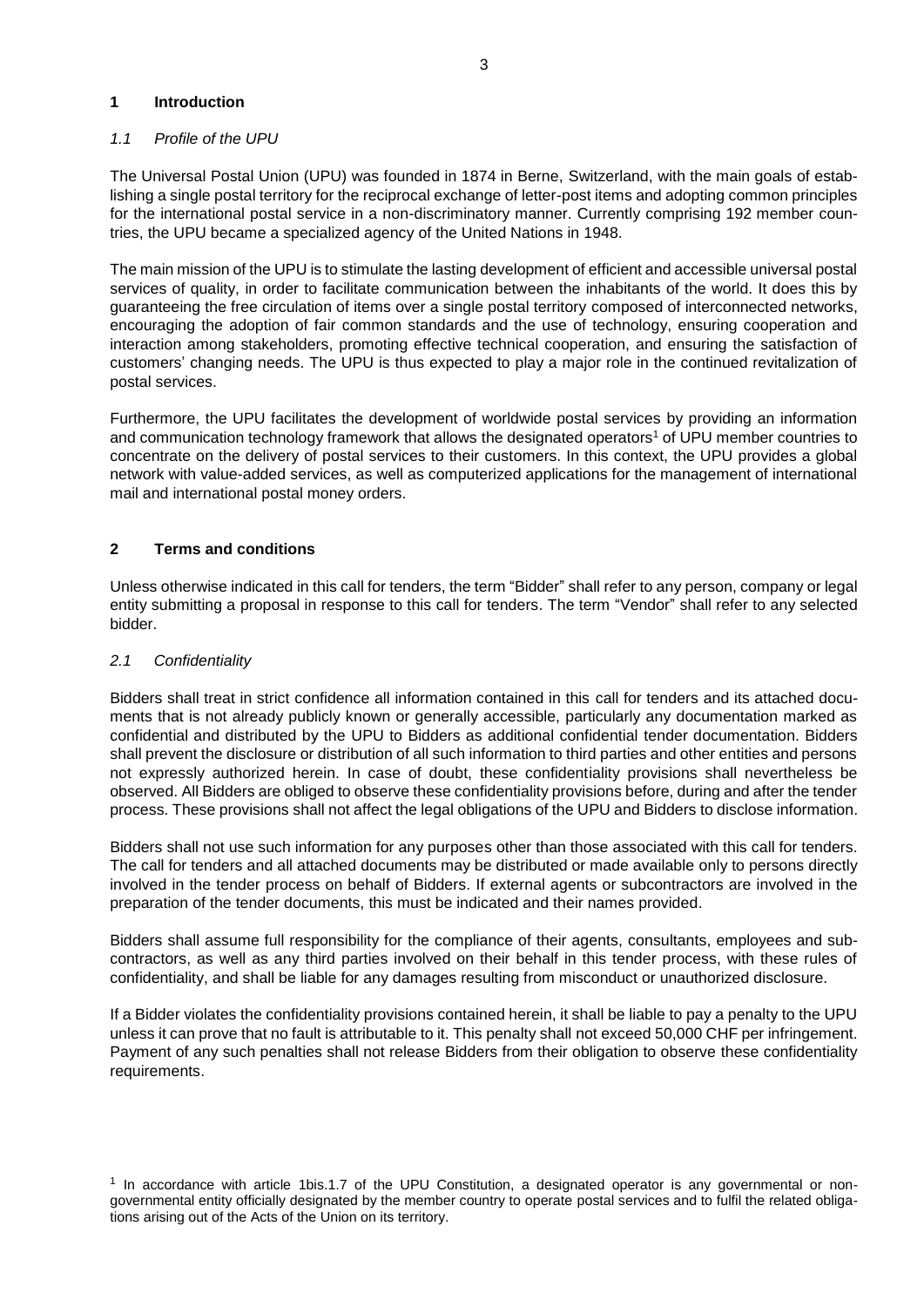Bidders wishing to submit a proposal in response to this call for tenders must contact the person(s) specified in section 2.14 below and may, if necessary, request additional information from the UPU in relation to this call for tenders.

Without prejudice to the confidentiality provisions set out above, Bidders agree that the receipt of any such information may be subject to the prior signature of a non-disclosure agreement between the Bidder and the UPU, under conditions to be determined and communicated by the latter.

## <span id="page-3-0"></span>*2.2 Legal status of the Vendor*

The Vendor shall be regarded as having, in law, the legal status of independent contractor. The Vendor and its agents, consultants, employees and subcontractors (as authorized by the UPU) shall in no way be regarded as employees of the UPU. Such agents, consultants, employees and subcontractors of the Vendor shall not be entitled to any employment benefits from the UPU. The Vendor alone shall be responsible for due payment of all compensation owed to such agents, consultants, employees and subcontractors, including payment of any employment taxes, benefits, compensation and insurance. The Vendor shall represent and warrant that it will comply with all laws, rules and regulations required by the relevant authorities, including the appropriate withholding, reporting and payment of all necessary taxes.

The Vendor shall be liable for all work performed, including any acts or omissions, by its agents, consultants, employees and subcontractors.

## <span id="page-3-1"></span>*2.3 Scope of the call for tenders*

The purpose of this call for tenders is to solicit strategic consultants with strong experience in e-commerce and digital transformation to support the UPU in undertaking an assessment of digital readiness for e-commerce (DRE) (see section 4.1 for a description of services) and to provide recommendations on the development of e-commerce in 10 African countries.

The 10 selected countries will be divided into two workstreams of five countries each, based on language (i.e. English or French) and geographical distribution.

The consultants will work primarily with the UPU and its partners, and will undertake field missions in Africa from July to October 2021.

## <span id="page-3-2"></span>*2.4 Background*

The Digital Transformation Strategy for Africa 2020–2030, put forward by the African Union and approved by member states in February 2020, highlights the decisive function held by Posts in Africa. As a multi-service platform accessible to the wider public, thanks to their extensive network, and enjoying a high level of confidence among the population, Posts play a fundamental role in providing access to essential economic and social services in Africa.

Owing to a reduction in the number and volume of administrative structures in Africa, the increasingly visible deployment of interrelated services and a consequent dematerialization and digitization of public services, it is necessary to take a fresh look at the management of postal services. Therefore, the African Union strategy proposes to support the digitization of existing postal services by encouraging member states to include this objective in national priorities. It also proposes to accelerate reforms aimed at restructuring existing postal services, so that Posts can support e-commerce inclusion by providing digitally enabled postal services integrated into e-commerce value chains. This could be achieved by supporting the development of processing systems and promoting postal services as gateways for access to conventional state services in urban, semiurban, rural and remote areas.

Having previously been limited to traditional letterbox services for mail delivery, African Posts have aimed to become providers of real logistical tools at the service of populations and businesses. African Posts are now inspired by the economic models of countries where postal services play an important economic role and represent a real transversal tool, offering a comprehensive range of services that includes classic mail distribution, urban logistics, e-commerce, banking services, and access to e-government services through new information and communication technologies.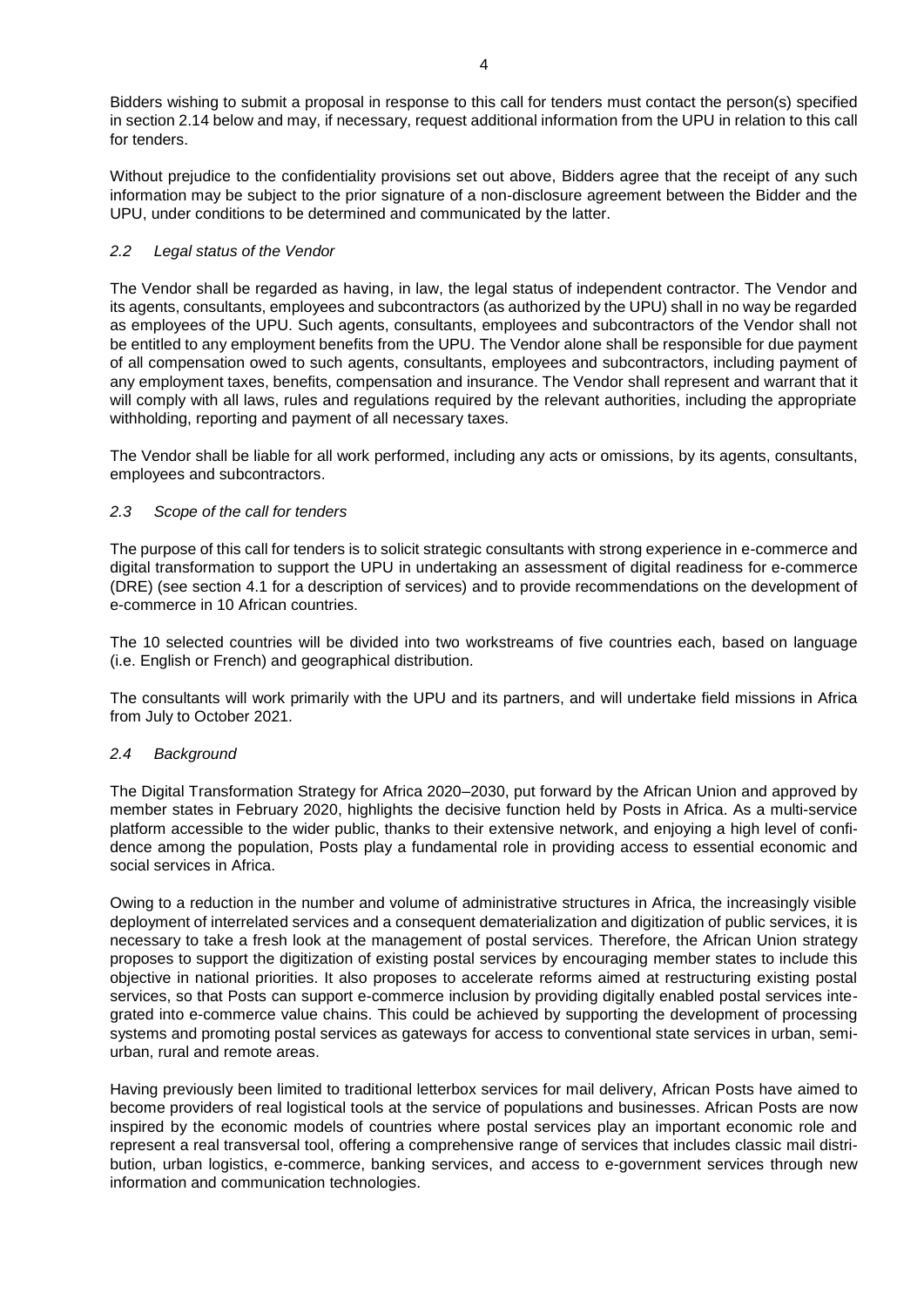This project is intended to provide UPU member states in Africa with concrete suggestions for the digitization of postal services, with a view to facilitating e-commerce and enhancing the economic and social inclusion of the population.

#### <span id="page-4-0"></span>*2.5 Objectives*

The specific objective of this project is to facilitate the effective operationalization of Posts in the digital era through:

- an evaluation of their level of digitalization and readiness for the requirements for e-commerce;
- the provision of key strategic recommendations for the digital transformation of postal services in the countries within the scope of the study.

To this end, the consultants will conduct country-level assessments, in order to contribute to a continental report on the integrated and coordinated digital transformation of postal services in line with current African requirements, taking into account the specific aspects of the context indicated above.

The UPU's objective is to capitalize on key existing digital capacity and to identify additional capacity that may be needed in future to achieve digital readiness for e-commerce. The aim of DRE is to create a cross-border e-commerce ecosystem, provided by Posts through digital marketing, sales and web hosting, and interfaced with online e-commerce platforms via a suite of innovative UPU standards and IT tools.

The consultants will work under the direct supervision of the UPU International Bureau's Policy, Regulation and Markets Directorate.

## <span id="page-4-1"></span>*2.6 Use of subcontractors*

The Vendor shall not assign, sublicense, subcontract, pledge or otherwise transfer or dispose of its tender, or any of the rights and obligations contained therein or in an associated contract with the UPU, without the prior written consent of the UPU.

The approval by the UPU of the engagement of any subcontractor shall not relieve the Vendor of any of its obligations or responsibilities concerning the work performed by such subcontractors.

#### <span id="page-4-2"></span>*2.7 Use of the emblem, name and initials of the UPU*

Bidders shall not advertise or otherwise make public the fact that they intend to provide, are providing or have provided services to the UPU, or use the emblem, name or initials of the UPU in connection with their business for purposes of commercial advantage or goodwill, without prior and explicit permission from the UPU. Bidders shall take all reasonable measures to ensure compliance with this provision by their agents, consultants, employees and subcontractors.

#### <span id="page-4-3"></span>*2.8 Collusive bidding, anti-competitive practices and any other similar conduct*

Without prejudice to the provisions in sections 3 and 4 below, Bidders (including their agents, consultants, employees and subcontractors) shall not engage in any collusive bidding, anti-competitive practices or any other similar conduct in relation to:

- the preparation and submission of tenders;
- the clarification of tenders;
- the conduct and content of any negotiations, including final contract negotiations.

For the purposes of this call for tenders, collusive bidding, anti-competitive practices and any other similar conduct may include the disclosure to, or exchange or clarification with, any other Bidder of information (in any form), whether or not such information is confidential to the UPU or to any other Bidder, in order to alter the results of the call for tenders in such a way that would lead to an outcome other than that which would have been obtained through a competitive process. In addition to any other remedies available to it, the UPU may, at its sole discretion, immediately reject any tender submitted by a Bidder that, in the UPU's opinion, has engaged in any collusive bidding, anti-competitive practices or any other similar conduct with any other Bidder in relation to the preparation or submission of tenders, whether with respect to this call for tenders or other procurement processes conducted by the UPU.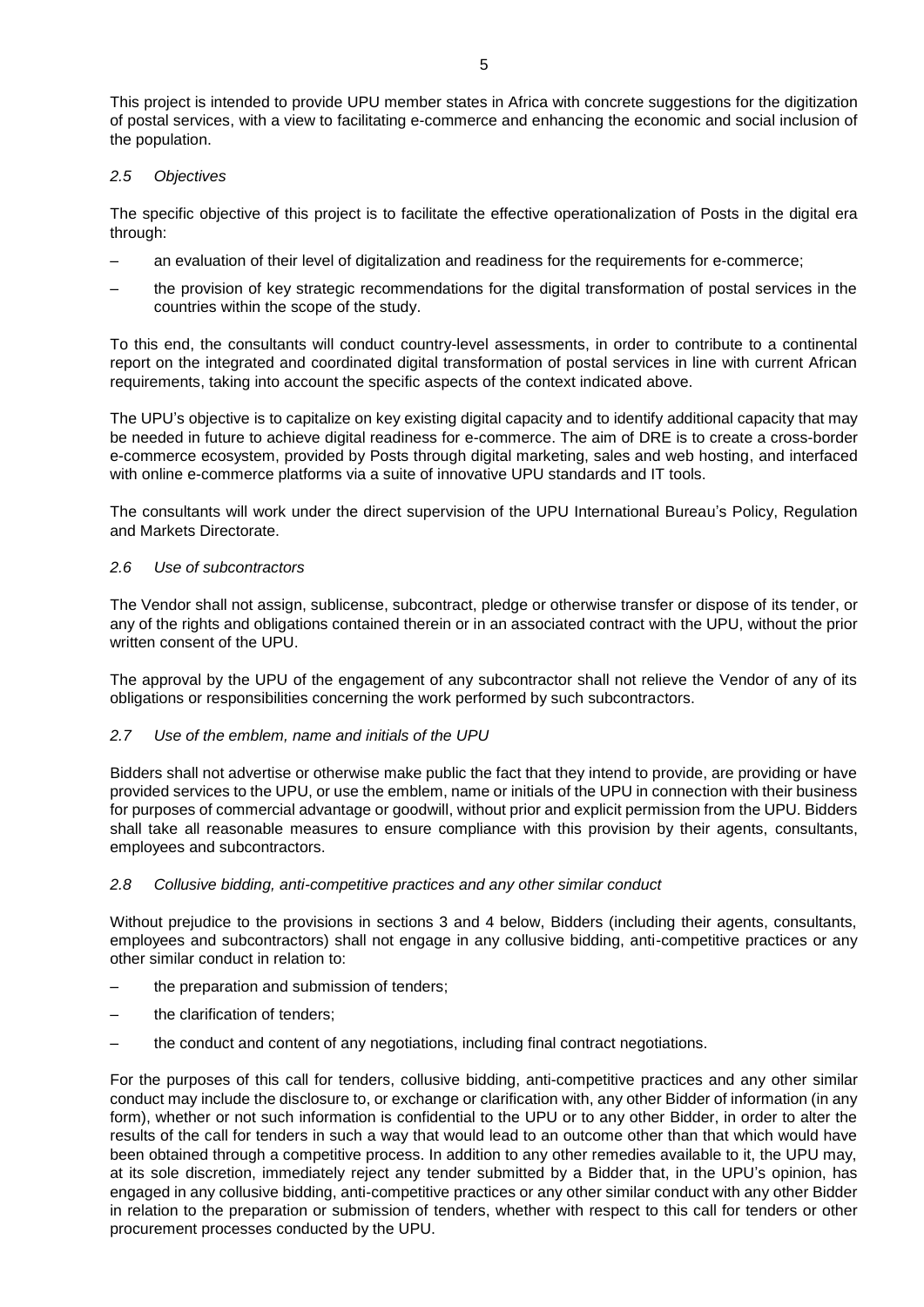#### <span id="page-5-0"></span>*2.9 Intellectual property*

This call for tenders and all its attached documents, including any content, forms, statements, concepts, projects and procedures explicitly or implicitly forming part of the call for tenders, constitute the exclusive intellectual property of the UPU. This call for tenders is communicated to the various Bidders with the sole purpose of assisting them in the preparation of their respective tenders. Any hard copies of this call for tenders shall be destroyed or returned to the UPU by unsuccessful Bidders at the request of the UPU.

## <span id="page-5-1"></span>*2.10 Privileges and immunities*

Nothing in or relating to this call for tenders, the activities described herein or any potential agreements related thereto shall be deemed as a waiver, expressed or implied, of any of the privileges, immunities and facilities that the UPU enjoys as a specialized agency of the United Nations system, pursuant to the Swiss Host State Act and the Agreement on Privileges and Immunities of the United Nations (on Swiss territory), the Convention on the Privileges and Immunities of the Specialized Agencies (outside Switzerland), and any other conventions and laws recognizing and/or granting such privileges, immunities and facilities to the UPU and its officials (such as the International Organizations Immunities Act in the case of the United States of America).

Accordingly, the Vendor shall expressly acknowledge and agree that the property and assets of the UPU, including any archives, data, documents and funds belonging to the UPU or held by it (including, without limitation, the data/hosting environments and servers pertaining to or associated with the provision of the services, as well as any data or documents in any form belonging to or held by the UPU on behalf of UPU member countries and their designated operators), are inviolable and shall be immune from search, requisition, confiscation, expropriation and any other form of interference, whether through executive, administrative, judicial or legislative action. The Vendor shall immediately contact the UPU in the event of any attempt to violate or any violation of the UPU's privileges and immunities, and shall take all reasonable measures to prevent such violations.

In the light of the UPU's status as a specialized agency of the United Nations (and without prejudice to the observance, by the UPU, of any sanctions established by the United Nations Security Council), Bidders shall expressly certify their legal and operational willingness and ability to provide the services on a nondiscriminatory basis for the benefit of all eligible entities established and/or situated in the territory of any UPU member country, irrespective of the existence of diplomatic relations between a Bidder's country of incorporation and/or operation and any UPU member country (including its designated operators).

## <span id="page-5-2"></span>*2.11 Tax exemption*

Pursuant to article III, section 9, of the Convention on the Privileges and Immunities of the Specialized Agencies, the UPU is exempt from all direct taxes and from customs restrictions, duties and charges of a similar nature in respect of articles imported or exported for its official use.

Furthermore, as an intergovernmental organization and a specialized agency of the United Nations, the UPU is exempt from value-added tax (VAT) in Switzerland (OLTVA, article 22; *Instructions 2001 sur la TVA*, articles 574, 816 and others), as well as in other countries. Therefore, all prices shall be indicated in "net" form, without VAT or similar taxes.

## <span id="page-5-3"></span>*2.12 Language*

Bidders must submit all tender documents as follows:

- In English for workstream 1 (five countries), covering Northern, Eastern and Southern Africa;
- In French for workstream 2 (five countries), covering Northern, Western and Central Africa.

(See section 2.3 on scope.)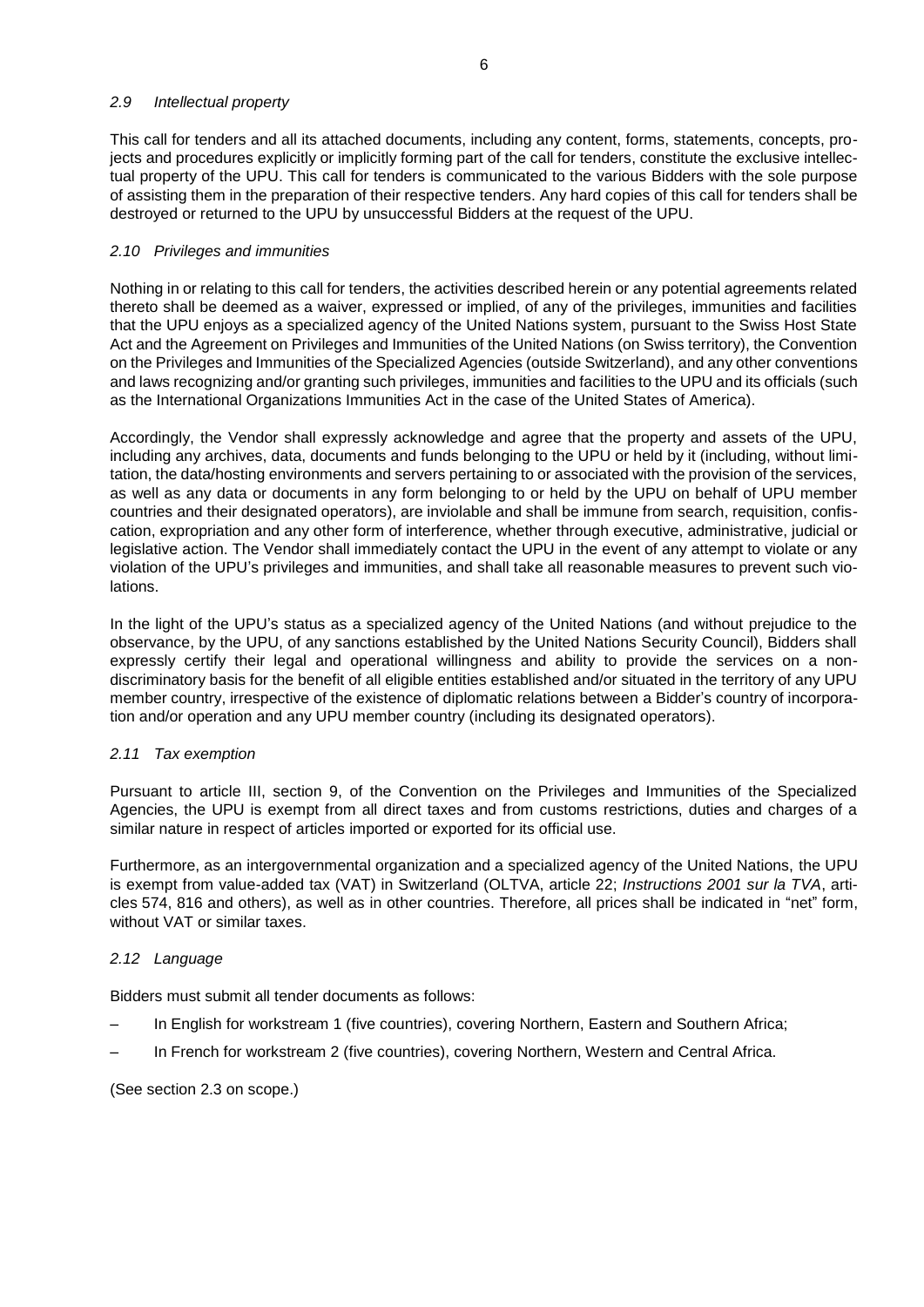## <span id="page-6-0"></span>*2.13 Signature*

Tender documents shall be signed by a representative (or representatives) duly designated and authorized to act on the Bidder's behalf and with the authority to legally bind the Bidder and accept the terms and conditions of this call for tenders.

## <span id="page-6-1"></span>*2.14 Contact persons*

Secretary of the Tenders and Procurements Committee Universal Postal Union International Bureau Weltpoststrasse 4 3015 BERNE SWITZERLAND E-mail: [caa@upu.int](mailto:caa@upu.int)

#### <span id="page-6-2"></span>*2.15 Further inquiries and questions*

Bidders must send any questions regarding the content of this call for tenders or any requests for clarification in writing to the contact person(s) listed in section 2.14 by 14 June 2021 at 16.00 CEST.

Answers to questions submitted by Bidders, as well as any additional information and updates relevant to this call for tenders, shall be published on the UPU website at [www.upu.int/en/Universal-Postal-Union/](http://www.upu.int/en/Universal-Postal-Union/Procurement) [Procurement.](http://www.upu.int/en/Universal-Postal-Union/Procurement)

## <span id="page-6-3"></span>*2.16 Delivery of tenders and deadline*

In view of the current situation relating to the ongoing COVID-19 pandemic, all tenders must, on an exceptional basis, be submitted to the UPU by e-mail only at [RFP-2021-007@upu.int](mailto:RFP-2021-007@upu.int) with "RFP-2021-007 – Technical assistance consultancy to assess Posts' digital readiness for e-commerce in 10 African countries" as the subject line.

The deadline for the submission of tenders is 28 June 2021 at 16.00 CEST.

The UPU shall not take into consideration any tenders received after this date and time. Furthermore, it shall not accept any tenders sent to any e-mail address other than that specified above or sent by any other means.

There shall be no charge to the UPU for the preparation and submission of tender documents by Bidders.

## <span id="page-6-4"></span>*2.17 Evaluation procedure*

The objective of the UPU's evaluation process is to ensure the selection of a qualified, reliable and experienced Vendor capable of providing the specialized services and fulfilling the objectives set out in this call for tenders.

The UPU shall conduct its evaluation procedure with a view to determining as objectively as possible the tender that best meets its specific requirements. All tenders submitted shall be subject to an in-depth assessment, at the UPU's sole discretion, in order to enable the UPU to engage the most appropriate service provider. Due consideration will be given to Bidders' specific backgrounds, qualifications and experience in relation to the required services.

The prescribed structure of tenders, as set out in section 3, is mandatory for all Bidders. The UPU shall not take into consideration any tenders that do not fulfil the mandatory criteria.

Tenders received by the UPU must address all aspects of this call for tenders, and Bidders should identify any aspects where they envisage modifications being necessary or consider elements to be missing.

Tenders shall be evaluated on the basis of the following criteria, in descending order of importance:

- Quality of the tender (according to the specifications herein);
- Proven experience of conducting institutional strategy assessments and technical analysis in the field of digital transformation;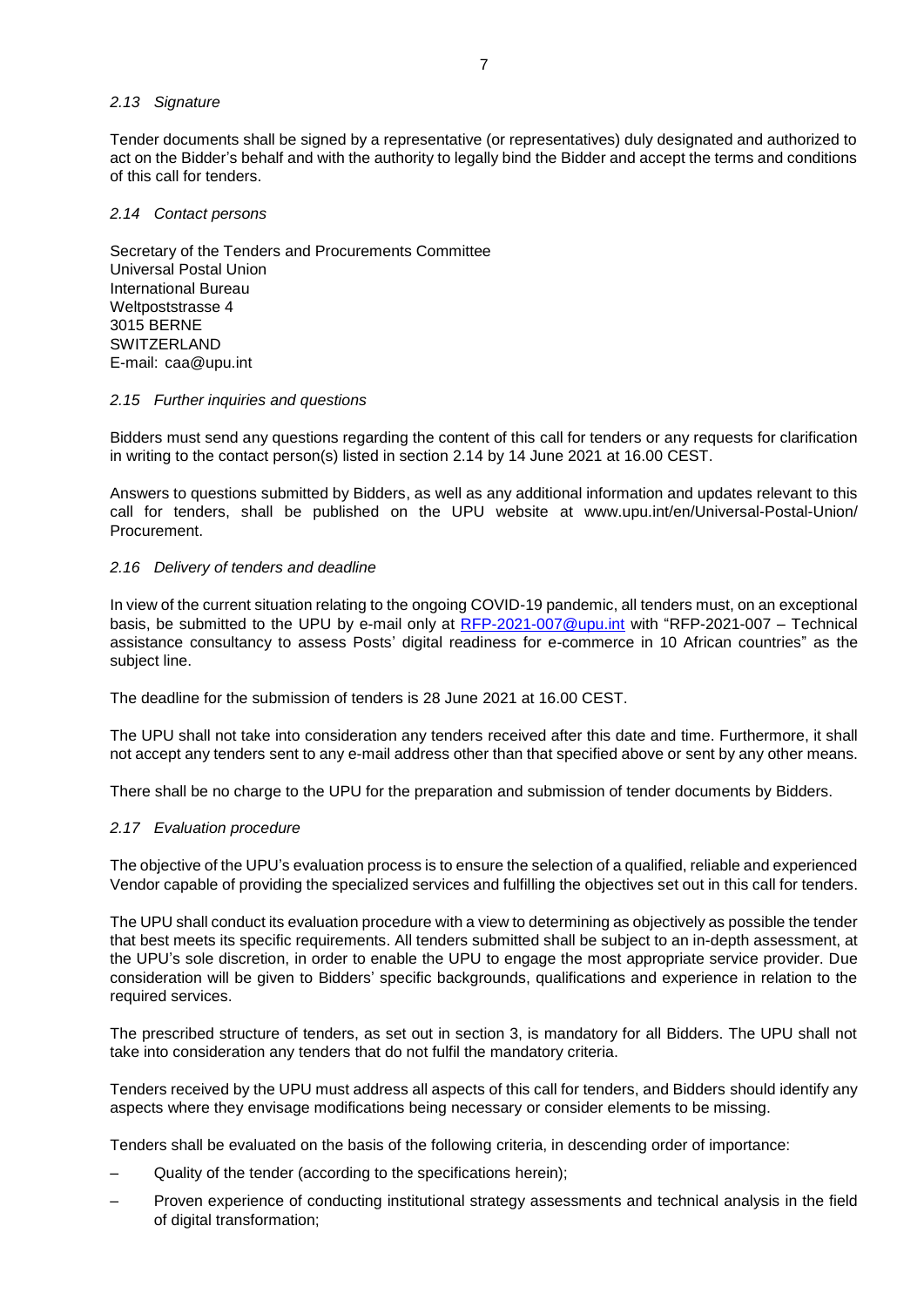- Knowledge and experience of working on digital transformation projects in developing markets, preferably in Africa;
- Experience of implementing, working on or leading digital transformation projects;
- Price.

The winning tender will be selected based on the non-exhaustive list of criteria set out in section 4. Bidders should therefore consider how their tender corresponds with the criteria listed and clearly indicate this in their response document.

The deliberations of the UPU Tenders and Procurements Committee (TPC) are strictly confidential. The TPC shall submit a report on its evaluation of the tenders received to the Director General of the UPU International Bureau, together with its final recommendation, for his assessment and authorization.

The UPU is not bound to accept the lowest tender and reserves the right to accept all or part of a tender. In awarding the contract, account will be taken of both the overall costs of the work and of the nature and quality of the services to be provided. The UPU reserves the right to negotiate prices and terms and conditions of contract after receipt of tenders.

Bidders will be informed of the outcome of their tenders as soon as possible after the UPU has made its final selection.

#### <span id="page-7-0"></span>*2.18 Modification, suspension or cancellation of the call for tenders*

The UPU reserves the right, at its sole discretion and at any time before the conclusion of the tender process (i.e. at any time prior to the signature of the relevant contract with the Vendor), to modify, suspend or cancel all or part of this call for tenders.

#### <span id="page-7-1"></span>*2.19 Tentative schedule*

| Publication of call for tenders               | 8 June 2021                |  |  |
|-----------------------------------------------|----------------------------|--|--|
| Deadline for submission of queries            | 14 June 2021 at 16.00 CEST |  |  |
|                                               | 28 June 2021 at 16.00 CEST |  |  |
| Deadline for submission of tenders to the UPU |                            |  |  |

#### <span id="page-7-2"></span>**3 Tender structure – Response format**

All information provided by Bidders must be fully compliant with the terms and conditions set out in section 2 above, as well as the provisions of this section and the service requirements listed in section 4 below.

#### <span id="page-7-3"></span>*3.1 Cover letter*

Bidders shall submit a cover letter including:

- A statement that the Bidder has read, understands and accepts all provisions of this call for tenders;
- The Bidder's name, telephone number, postal address and e-mail address, and the name(s) of its representative(s);
- A statement that the Bidder's tender documents are valid for a minimum period of 120 days.

The cover letter shall be signed by a representative (or representatives) duly designated and authorized to act on the Bidder's behalf and with the authority to legally bind the Bidder and accept the terms and conditions of this call for tenders, and shall also include a confirmation of such authorization by the Bidder.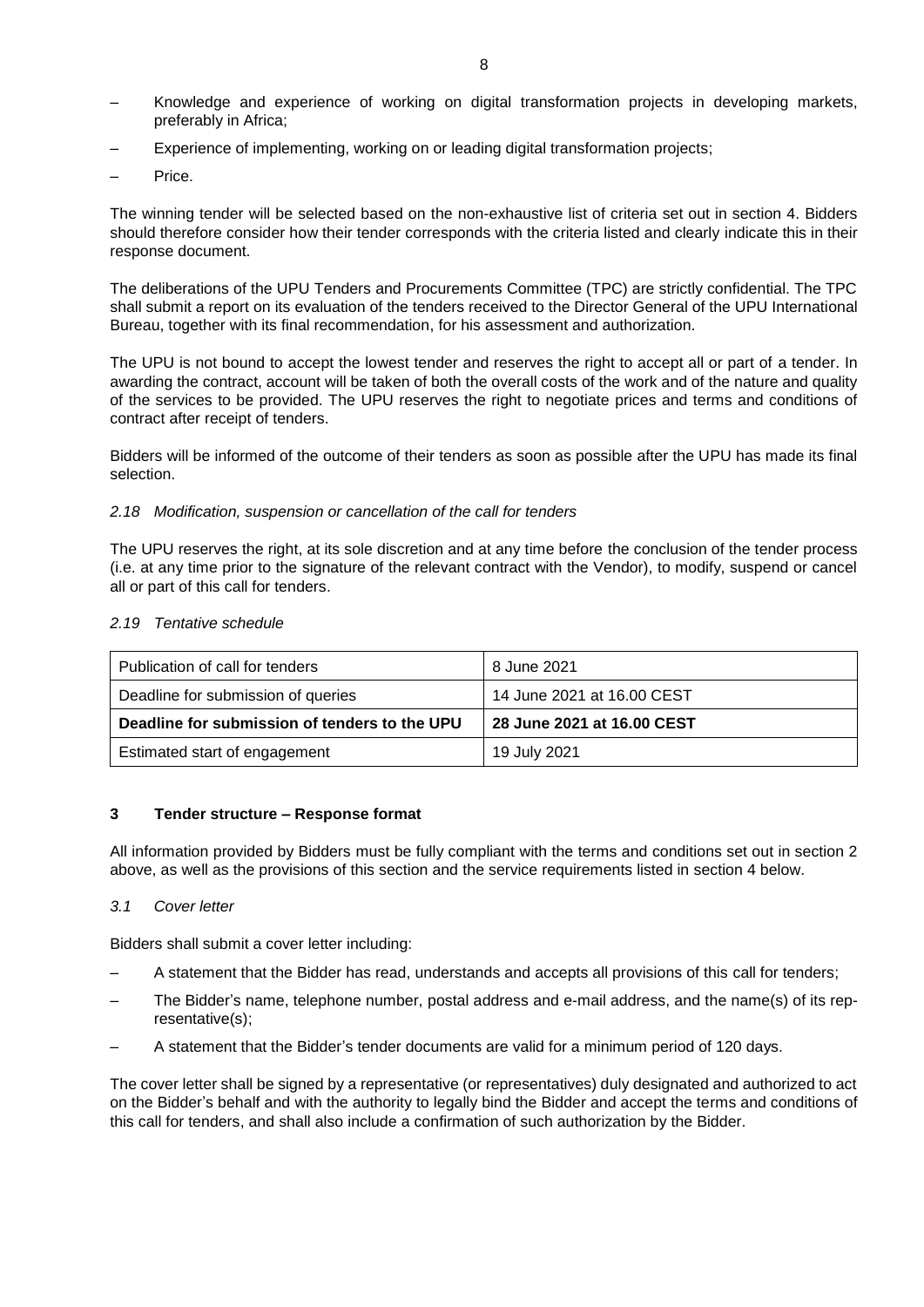#### <span id="page-8-0"></span>*3.2 Executive summary*

Bidders shall provide an executive summary highlighting the most important aspects of their tenders.

#### <span id="page-8-1"></span>*3.3 Bidder information*

Bidders must provide the following information:

- A letter of confirmation of interest and availability, using their own template;
- An account of the company or individual's experience, including similar projects;
- References from three professional referees;
- A technical proposal, including:
	- i a brief description of why the Bidder considers themselves to be the most suitable consultant for the assignment;
	- ii a methodology detailing how the Bidder will approach and complete the assignment;
- A financial proposal, based on a daily fee.

#### <span id="page-8-2"></span>*3.4 Subcontractor information*

Bidders shall provide a list of any subcontractors to be directly involved in this call for tenders, and must specify the exact degree of these subcontractors' involvement in the provision of the services.

#### <span id="page-8-3"></span>*3.5 Functional proposal*

Bidders shall submit a proposal addressing all of the requirements set out in section 4 (Service requirements). This proposal should outline the methodology, processes and timelines, as appropriate, that Bidders intend to implement in order to fulfil the objectives of this call for tenders.

#### <span id="page-8-4"></span>*3.6 Budget and pricing structure*

Bidders shall quote an all-inclusive daily fee applicable throughout the contract period. The term "all-inclusive" shall be understood to mean that all costs that may be incurred by the consultants in their completion of the assignment are factored into the daily fee stated in the proposal.

The project will be structured by workstream. The maximum budget for each workstream is 50,000 CHF, which includes the preparation and validation of the methodology, the production of five country reports, and the contribution to the final continental report.

Bidders shall not include VAT in their pricing structure (see section 2.11 above). All pricing information shall be set out exclusively in Swiss francs (CHF).

## <span id="page-8-5"></span>*3.7 Delivery and payment schedule*

The target dates for provision of the services are as follows:

Start date: 19 July 2021 End date: 19 October 2021

The delivery and payment schedules must be agreed with the UPU.

The UPU will make payment within 30 business days of receipt of invoice, subject to its acceptance of the services provided and the Vendor's transmission to the UPU of any and all documentation clearly detailing the services to which the invoice pertains (in a format to be established by the UPU).

#### <span id="page-8-6"></span>*3.8 UPU General Terms and Conditions*

Bidders shall include in their tenders a statement of acceptance of the UPU General Terms and Conditions for the Provision of Services, in annex for reference.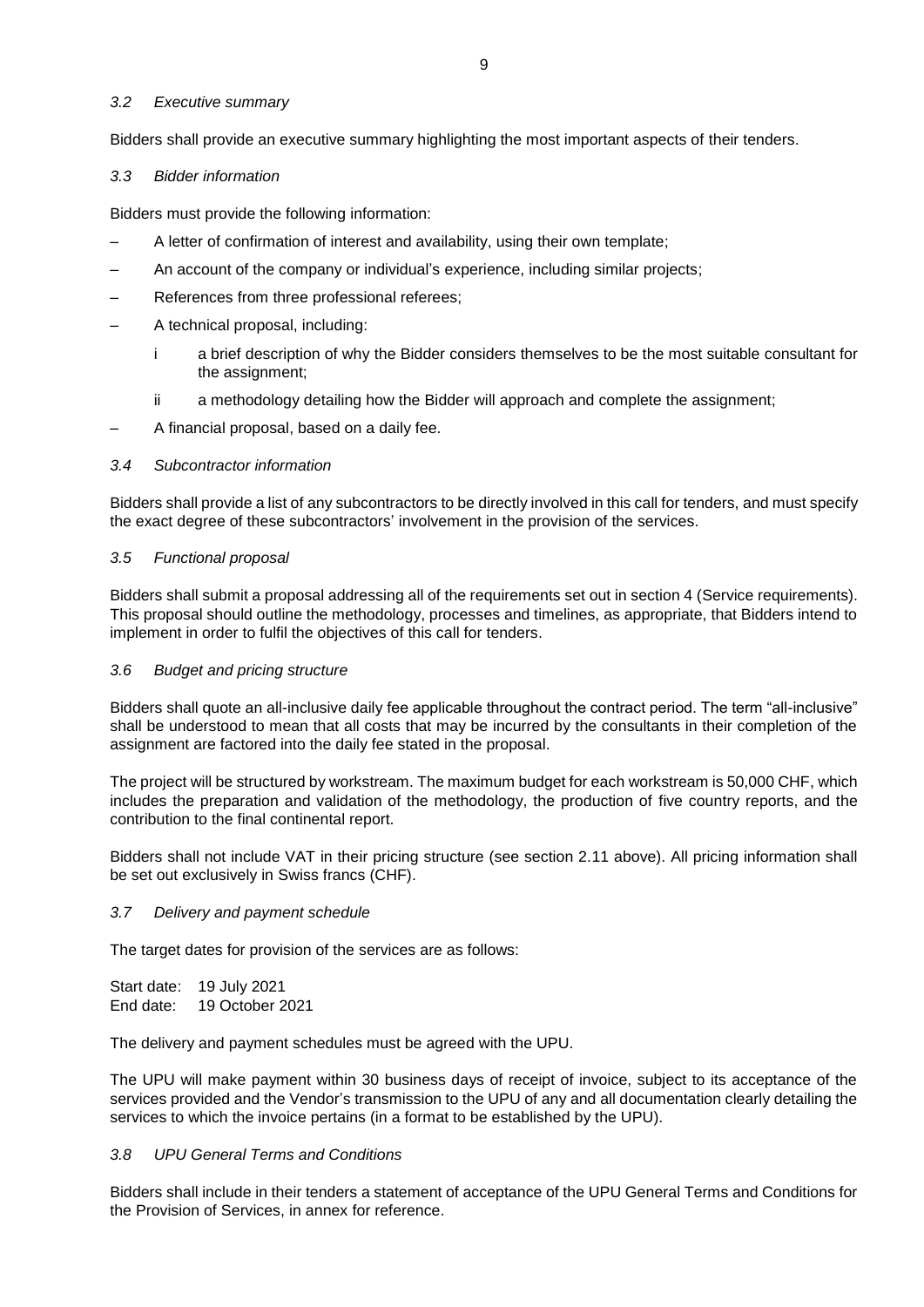The final terms of any contract arising from this call for tenders shall be defined by the UPU and accepted by the Vendor. Contract negotiations shall commence only after the final selection of a Vendor by the UPU.

## <span id="page-9-0"></span>**4 Service requirements**

/

#### <span id="page-9-1"></span>*4.1 Description of the consultancy services*

The UPU seeks experienced consultants to help Posts to develop a digital transformation strategy, including business planning, to drive the modernization of the Posts' service portfolio for e-commerce and e-government, and to enhance e-commerce inclusion for small and medium enterprises. The scope of this assignment will include:

- An assessment of the digital capability and readiness for e-commerce of 10 countries;
- A continental report on the overall observations and recommendations.

In terms of methodology and organization of work, the consultants shall base their services on the digital readiness for e-commerce methodology provided in Annex 1. It is expected that this will be reviewed and enhanced by the consultants at the outset of the mission, in consultation with and subject to the validation of the UPU.

Following a kick-off meeting to present the methodology, organization of work and work plan, the consultants will conduct a series of interviews, workshops, seminars and meetings, as required, and will deliver the following:

- An assessment report on the digital readiness for e-commerce of Posts in Africa and the actions required by each member state involved in the study. This includes a DRE assessment of digital capabilities and utilization of DRE transformation tools (enablers);
- A principal study report on the main support mechanisms, with proposed solutions and recommendations for the development of e-commerce in partnership with African Posts, including an evaluation of digital strategy;
- A workshop validation report indicating the interest expressed by the African Union member states involved in the study in the extension of existing mechanisms, any limitations to wider roll-out, and potential follow-up actions (e.g. feasibility study at national level, analysis of partnerships and possible funding).

The results of the work will be examined and validated at each stage by the UPU International Bureau, in coordination with the African Union and project partners.

This exercise will require meetings with various stakeholders, including the relevant ministries, Posts' senior management teams, product managers and field staff, as well as relevant external stakeholders, in order to better understand the market dynamics and opportunities for Posts in e-commerce and e-government services. The consultants are expected to identify the relevant stakeholders in each country within the study across the e-commerce value chain, based on their local knowledge, in order to ensure a customer-driven outcome to the assessment.

The consultants will provide the UPU with a report containing recommendations for the member states involved in the study to develop their digital services strategy. The consultants should also help the member states to identify relevant business models and key considerations for postal digital transformation.

The consultants will also ensure that the African Union and the member states have the necessary information on existing solutions in Africa to facilitate the development of e-commerce and the identification of partners that can be mobilized to replicate initiatives in other countries.

The consultants will report to the UPU Digital Economy and Trade Programme Manager, and will work closely with UPU partners and African Union experts.

#### <span id="page-9-2"></span>*4.2 Qualifications and experience required from Bidders' proposed consultants*

Education: Master's degree in business administration, technology, economics or a related discipline.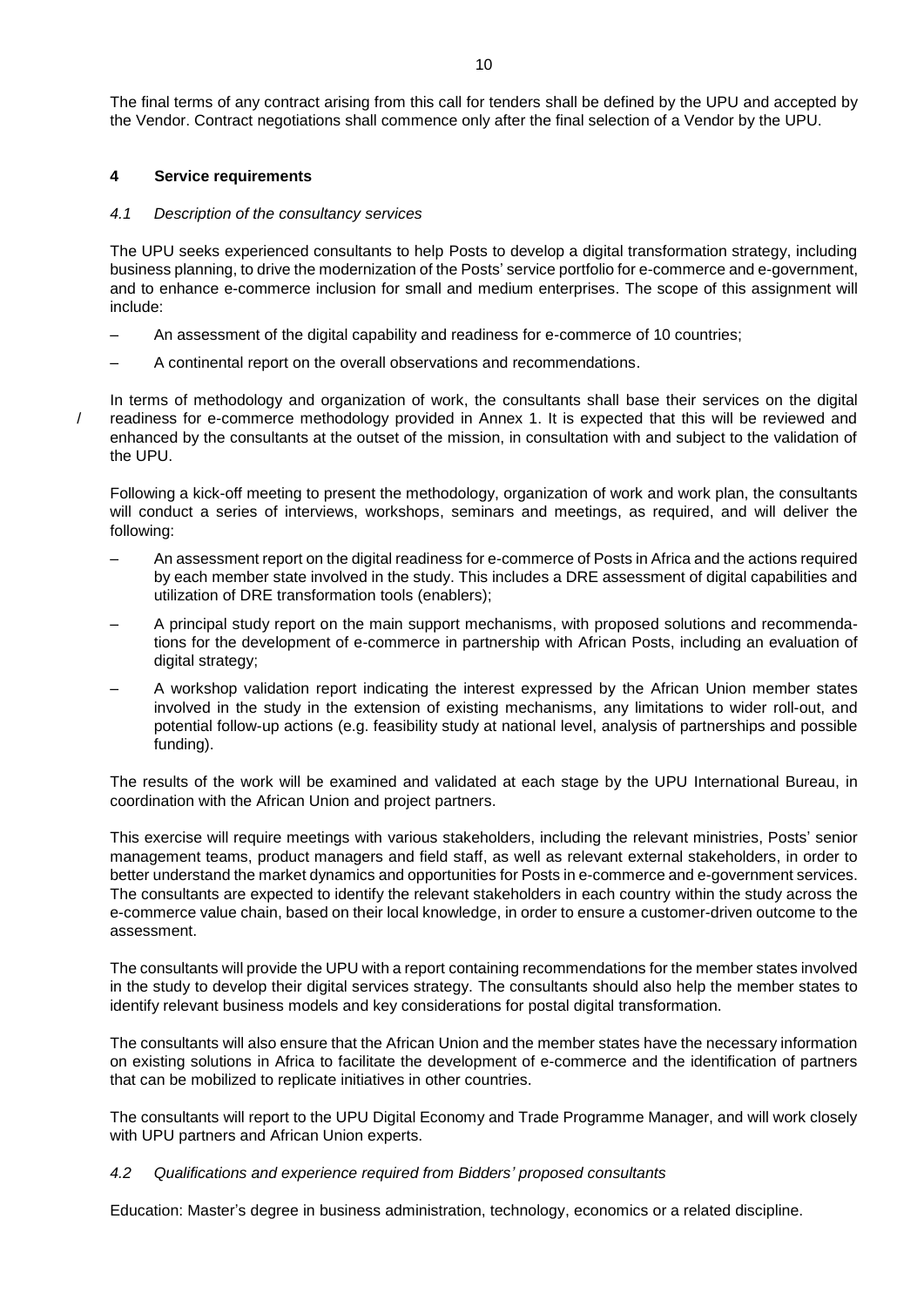## Experience:

- Proven experience in strategic institutional assessments and the implementation of organizational change in relation to digital transformation and the adoption of digital services in developing countries;
- At least seven years of experience in mobile or digital services in developing/emerging countries;
- Experience in Africa would be highly desirable;
- Experience in strategy and/or operations with Posts, logistics or related e-commerce organizations would be considered an advantage.

Language requirements:

- Fluency in English for workstream 1;
- Fluency in French for workstream 2.

#### Competencies:

- Strong interpersonal and communication skills;
- Strong analytical, reporting and writing abilities;
- Ability to plan, organize, implement and report on work;
- Ability to work under pressure and to tight deadlines;
- Proficiency in the use of office IT applications and the Internet to conduct research;
- Outstanding communication, project management and organizational skills;
- Excellent presentation and facilitation skills;
- Integrity and ethical standards;
- Positive and constructive attitude to work;
- Sensitivity and adaptability with regard to culture, gender, religion, race, nationality and age;
- Ability and willingness to travel to the African countries included in this project;
- Ability to think in terms of strategy and operations, and to provide leadership while working with the local team in each country;
- Ability to present ideas with a solid analytical foundation, as the project demands evidence-based recommendations and detail-oriented deployment planning.

Bidders shall demonstrate a record of satisfactory performance in similar activities (i.e. reference letters and/or work completion certificates). The business transactions and activities carried out by the Bidder must be compliant with the mandates and principles of the UPU.

#### <span id="page-10-0"></span>*4.3 Consultant requirements*

Bidders not operating as an independent consultant should propose at least three individual consultants in accordance with the requirements specified in this call for tenders for the performance of the services and activities described herein. Bidders are required to provide the CVs and diplomas of the said consultants, as well as a letter of motivation and a brief write-up (maximum 1,000 words) of the consultants' approach and methodology with regard to the project, for further verification and evaluation by the UPU. The UPU shall have the right to reject a proposed consultant if the individual does not fulfil the UPU's requirements as defined in this call for tenders.

Bidders not operating as an independent consultant should describe any relevant procedures concerning the replacement of individual consultants if so requested by the UPU.

#### <span id="page-10-1"></span>*4.4 Duration of services*

The services are expected to have a duration of 80 working days in total, broken down as follows:

– Initial methodology validation and preparation of the digital readiness for e-commerce assessment methodology;